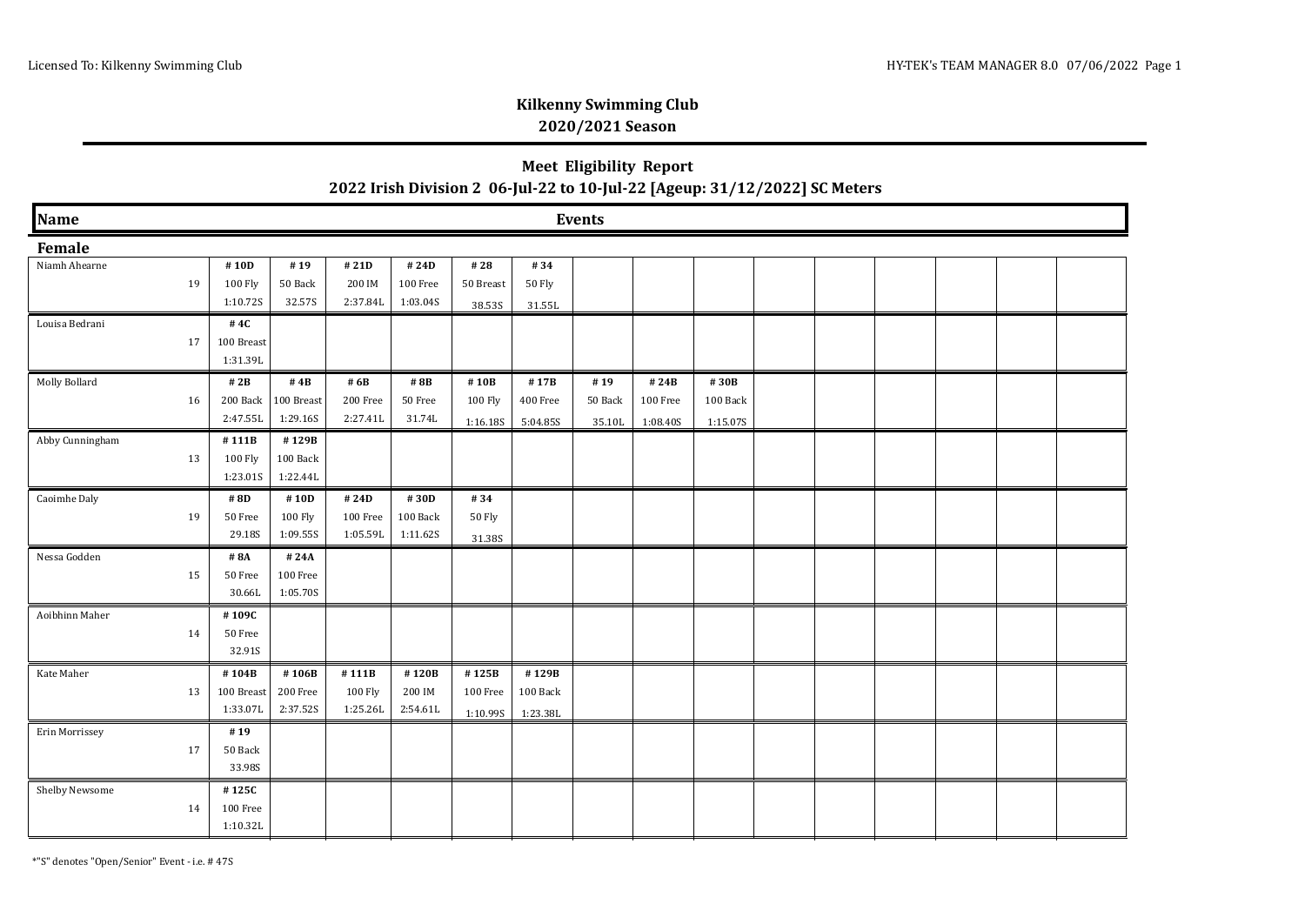### **Meet Eligibility Report 2022 Irish Division 2 06-Jul-22 to 10-Jul-22 [Ageup: 31/12/2022] SC Meters**

| Name         | <b>Events</b> |          |          |  |  |  |  |  |  |  |  |  |  |  |  |
|--------------|---------------|----------|----------|--|--|--|--|--|--|--|--|--|--|--|--|
| Naomi Trait  | #34           |          |          |  |  |  |  |  |  |  |  |  |  |  |  |
| 19           | 50 Fly        |          |          |  |  |  |  |  |  |  |  |  |  |  |  |
|              | 30.00S        |          |          |  |  |  |  |  |  |  |  |  |  |  |  |
| Nyah Vaughan | #19           | #21A     | #30A     |  |  |  |  |  |  |  |  |  |  |  |  |
| 15           | 50 Back       | 200 IM   | 100 Back |  |  |  |  |  |  |  |  |  |  |  |  |
|              | 34.60L        | 2:52.60L | 1:14.755 |  |  |  |  |  |  |  |  |  |  |  |  |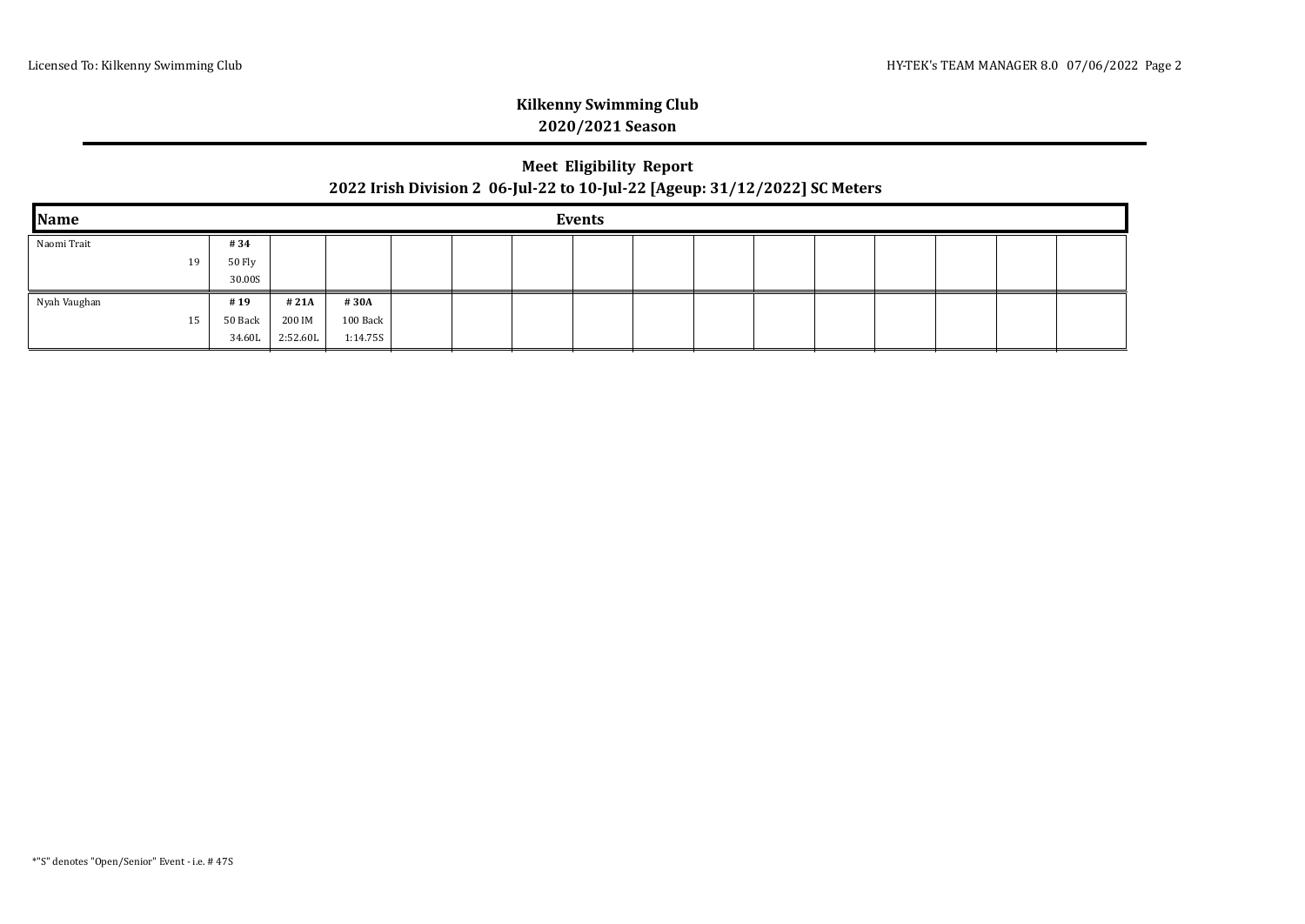# **Meet Eligibility Report 2022 Irish Division 2 06-Jul-22 to 10-Jul-22 [Ageup: 31/12/2022] SC Meters**

| Name<br><b>Events</b> |                  |                |                 |                    |                  |                |                |                  |                  |  |  |  |  |  |  |
|-----------------------|------------------|----------------|-----------------|--------------------|------------------|----------------|----------------|------------------|------------------|--|--|--|--|--|--|
| Male                  |                  |                |                 |                    |                  |                |                |                  |                  |  |  |  |  |  |  |
| Marcas Bowen          | #1B              | # 5B           | #9B             | #11B               | #16B             | #20B           | #31B           | #33B             |                  |  |  |  |  |  |  |
| 16                    | 400 IM           | 200 Free       | 50 Free         | 100 Fly            | 100 Free         | 200 IM         | 100 Back       | 200 Back         |                  |  |  |  |  |  |  |
|                       | 5:45.95L         | 2:20.59L       | 27.79S          | 1:08.00S           | 1:01.39L         | 2:34.715       | 1:08.37S       | 2:35.30L         |                  |  |  |  |  |  |  |
| Conor Carroll         | #112B            | #114B          | #133B           |                    |                  |                |                |                  |                  |  |  |  |  |  |  |
| 13                    | 100 Fly          | 200 Breast     | 200 Back        |                    |                  |                |                |                  |                  |  |  |  |  |  |  |
|                       | 1:19.61S         | 3:18.76L       | 2:49.65L        |                    |                  |                |                |                  |                  |  |  |  |  |  |  |
| Fionn Drago           | #9B              | #16B           | #20B            | #31B               |                  |                |                |                  |                  |  |  |  |  |  |  |
| 16                    | 50 Free          | 100 Free       | 200 IM          | 100 Back           |                  |                |                |                  |                  |  |  |  |  |  |  |
|                       | 27.95L           | 1:01.63S       | 2:35.27L        | 1:15.39L           |                  |                |                |                  |                  |  |  |  |  |  |  |
| Douglas Duffy         | #105C            |                |                 |                    |                  |                |                |                  |                  |  |  |  |  |  |  |
| 14                    | 200 Free         |                |                 |                    |                  |                |                |                  |                  |  |  |  |  |  |  |
|                       | 2:21.72L         |                |                 |                    |                  |                |                |                  |                  |  |  |  |  |  |  |
| Arthur Johnson        | # 5B             | #11B           | #16B            | #18                | #31B             | #33B           |                |                  |                  |  |  |  |  |  |  |
| 16                    | 200 Free         | 100 Fly        | 100 Free        | 50 Back            | 100 Back         | 200 Back       |                |                  |                  |  |  |  |  |  |  |
|                       | 2:20.73L         | 1:10.03S       | 1:03.59L        | 30.62L             | 1:08.035         | 2:37.88L       |                |                  |                  |  |  |  |  |  |  |
| Conor Johnson         | #35              |                |                 |                    |                  |                |                |                  |                  |  |  |  |  |  |  |
| 18                    | 50 Fly<br>27.84S |                |                 |                    |                  |                |                |                  |                  |  |  |  |  |  |  |
|                       |                  |                |                 |                    |                  |                |                |                  |                  |  |  |  |  |  |  |
| Ethan Kenny<br>17     | # 5C<br>200 Free | #9C<br>50 Free | #11C<br>100 Fly | #13C<br>200 Breast | #16C<br>100 Free | #18<br>50 Back | #20C<br>200 IM | #31C<br>100 Back | #33C<br>200 Back |  |  |  |  |  |  |
|                       | 2:18.98L         | 26.28S         | 1:08.64S        | 2:55.50L           |                  |                |                |                  |                  |  |  |  |  |  |  |
|                       | #9A              | # 11A          | #31A            |                    | 1:01.03L         | 31.02S         | 2:30.87S       | 1:08.375         | 2:40.85L         |  |  |  |  |  |  |
| Tristan Kenny<br>15   | 50 Free          | 100 Fly        | 100 Back        |                    |                  |                |                |                  |                  |  |  |  |  |  |  |
|                       | 29.97S           | 1:14.22S       | 1:15.68S        |                    |                  |                |                |                  |                  |  |  |  |  |  |  |
| James Larkin          | #3C              | #9C            | #16C            | #27C               |                  |                |                |                  |                  |  |  |  |  |  |  |
| 17                    | 100 Breast       | 50 Free        | 100 Free        | 200 Fly            |                  |                |                |                  |                  |  |  |  |  |  |  |
|                       | 1:20.41S         | 26.83S         | 58.91S          | 2:35.37L           |                  |                |                |                  |                  |  |  |  |  |  |  |
| Oisin Marry           | #3B              | #9B            | #11B            | #16B               | #20B             |                |                |                  |                  |  |  |  |  |  |  |
| 16                    | 100 Breast       | 50 Free        | 100 Fly         | 100 Free           | 200 IM           |                |                |                  |                  |  |  |  |  |  |  |
|                       | 1:22.34S         | 28.38L         | 1:08.155        | 1:01.56S           | 2:43.54L         |                |                |                  |                  |  |  |  |  |  |  |

\*"S" denotes "Open/Senior" Event - i.e. # 47S